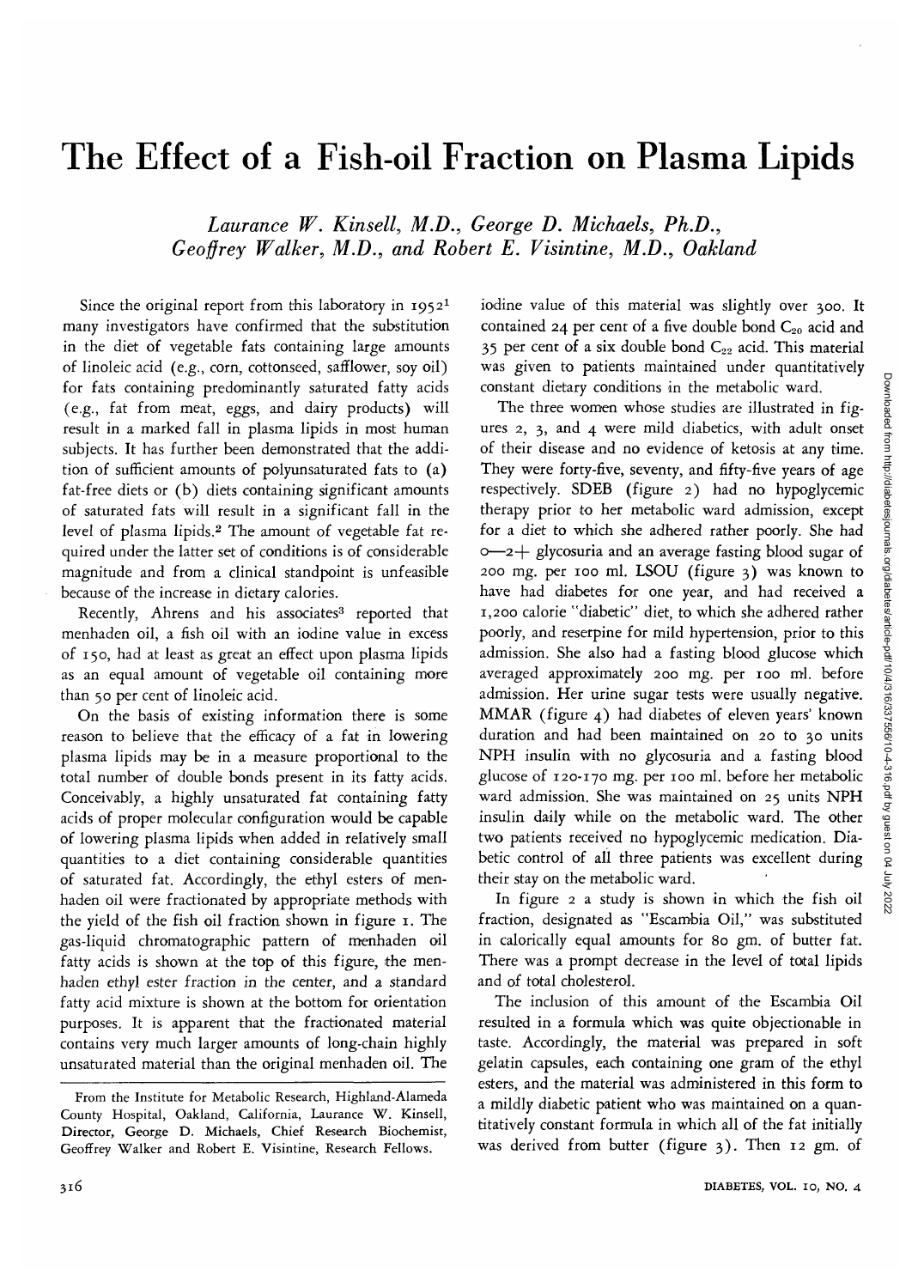

Escambia was added to the butter fat. Subsequently, 20 *gm.* of Escambia Oil replaced 20 gm. of butter fat. A significant decrease in the level of plasma lipids resulted.

In figure 4 another study is shown, in which initially *8* gm. of Escambia Oil were added to 80 gm. of butter fat with a prompt fall in plasma lipids. The oil was subsequently increased to 16 gm. with no additional effect.

At the time of submission of this report the material has been administered to four "essential" familial hypercholesterolemic persons and one "essential" hyperglyceridemic individual, all on an ambulatory basis. In none of these patients has there been a response in terms of significant and maintained fall in plasma lipids. In the immediate future the material will be administered to a variety of ambulatory patients with elevated lipids, including diabetic patients with retinal and renal involvement. With the exception of mild diarrhea in one patient, who had previously shown such intolerance to other fats, and abdominal distress in one of the patients who also had biliary calculi, no untoward effects have been noted.

#### SUMMARY

The present study indicates that a fish oil fraction con-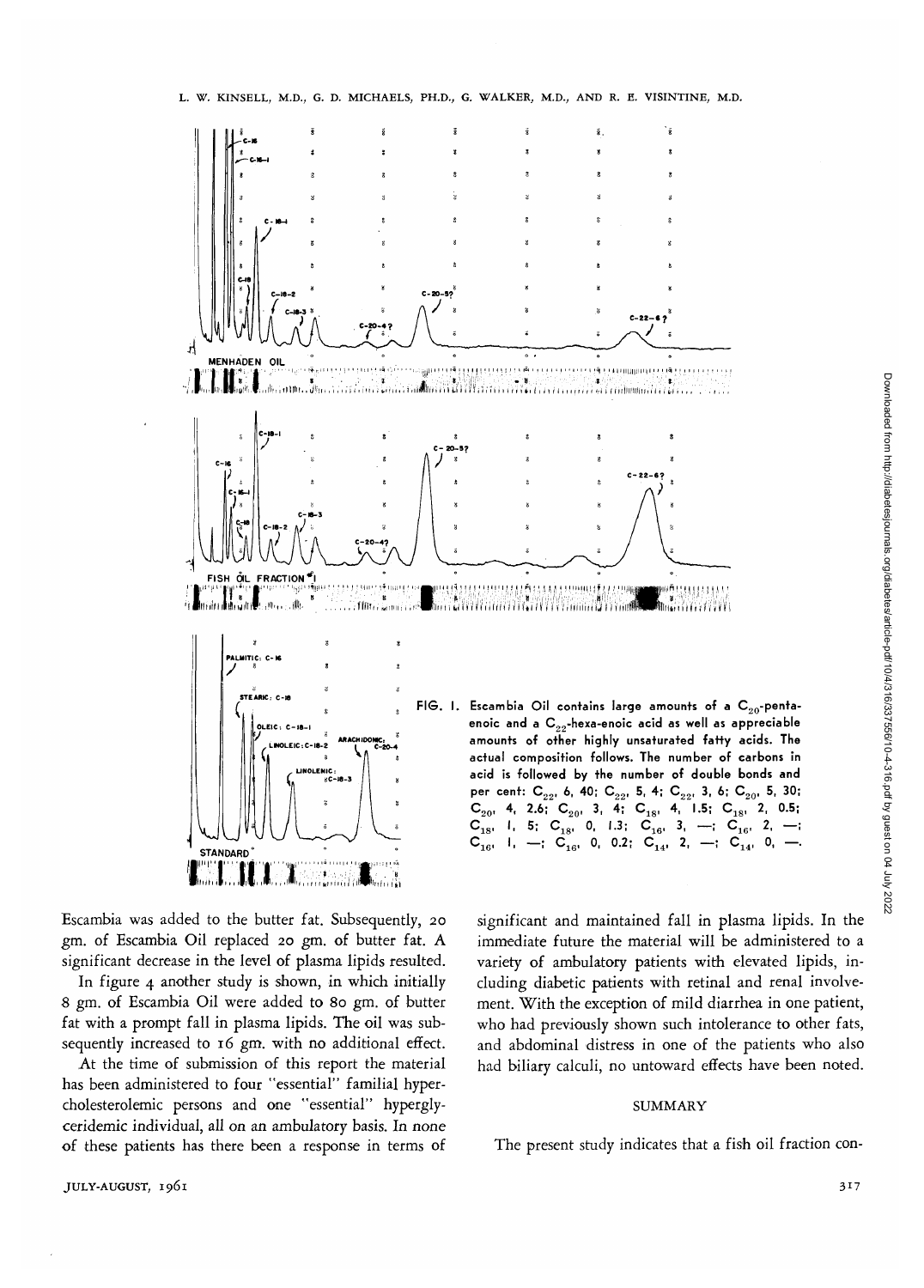

**FIG. 2. Replacement of 80 gm. of butter fat by 80 gm. of Escambia Oil was associated with a significant fall in plasma lipids.**





**FIG. 3. Replacement of a portion of butter fat by Escambia Oil resulted in a decrease in plasma lipids.**

taining large amounts of long-chain, polyunsaturated fatty acids which are not "essential" in the usual sense of the word<sup>3</sup> will produce a significant decrease in the level of plasma lipids in some individuals in the presence of a relatively large amount of dietary saturated fat. The amounts required per day to produce this effect vary from 8 to 30 gm. Effects of this magnitude have not been observed in this laboratory when equal amounts of ethyl linoleate or vegetable fats have been added to diets containing an abundance of saturated fat. It seems probable that the efficacy of this material is in a measure proportional to its unsaturation.

Work designed to produce fractions containing much larger proportions of the penta- and hexa-enoic acids is under way. Such fractions may conceivably produce hypolipidemic effects in much smaller dosage. It seems unlikely that such a preparation will take the place of a dietary modification, but it may possibly be useful as a dietary supplement.

**FIG. 4. Addition of 8 to 16 gm. of Escambia Oil to a formula containing 90 gm. of butter fat produced a major fall in plasma lipids.**